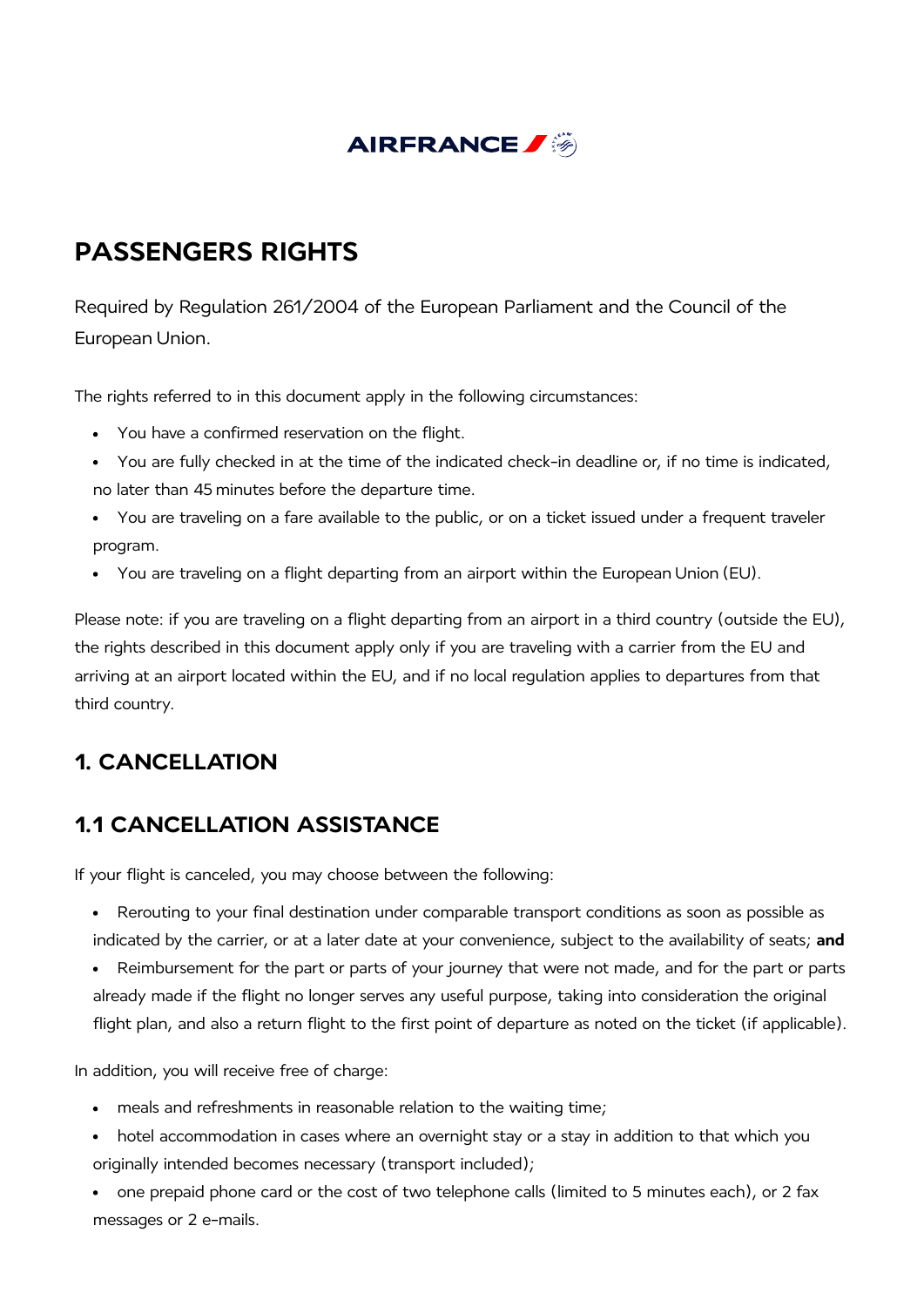## **1.2 CANCELLATION COMPENSATION**

If the cancellation is brought to your attention less than two weeks before the scheduled time of departure, you are not entitled to compensation, as long as the departure and arrival times of the new flight are close to the original departure and arrival times:

- a maximum of two hours before the scheduled departure time and a maximum of four hours after the scheduled time of arrival if you were informed between two weeks and seven days before departure;
- a maximum of one hour before the scheduled departure time and a maximum of two hours after the scheduled time of arrival if you were informed less than seven days before departure.

This cancellation compensation cannot be paid at the airport and therefore you need to contact Customer Care (see section 5). You can choose between compensation offered in non-refundable transportation credit voucher and refundable credit voucher (cash).

The non-refundable transportation credit voucher amounts are as follows:

- A Flights up to 1,500 km: \*€350
- B Flights within the EU of more than 1,500 km, and all other flights between 1,500 and 3,500 km: \*€500
- C Flights not falling under A or B: \*€800

The refundable credit voucher (cash) amounts are as follows:

- A Flights up to 1,500 km: \*€250
- B Flights within the EU of more than 1,500 km, and all other flights between 1,500 and 3,500 km: \*€400
- C Flights not falling under A or B: \*€600

The airline operating the flight is not required to pay compensation if the cancellation is caused by extraordinary circumstances which could not have been anticipated by the airline and if the airline has taken all reasonable measures to avoid the cancellation.

This compensation scheme is based on EU Regulation 261/2004. If you are departing from an airport outside the EU (but to a destination in an EU country), local regulations and other compensation schemes may apply. For more information, please contact Customer Care (section 5).

# **2. DELAY**

## **2.1 DELAY ASSISTANCE**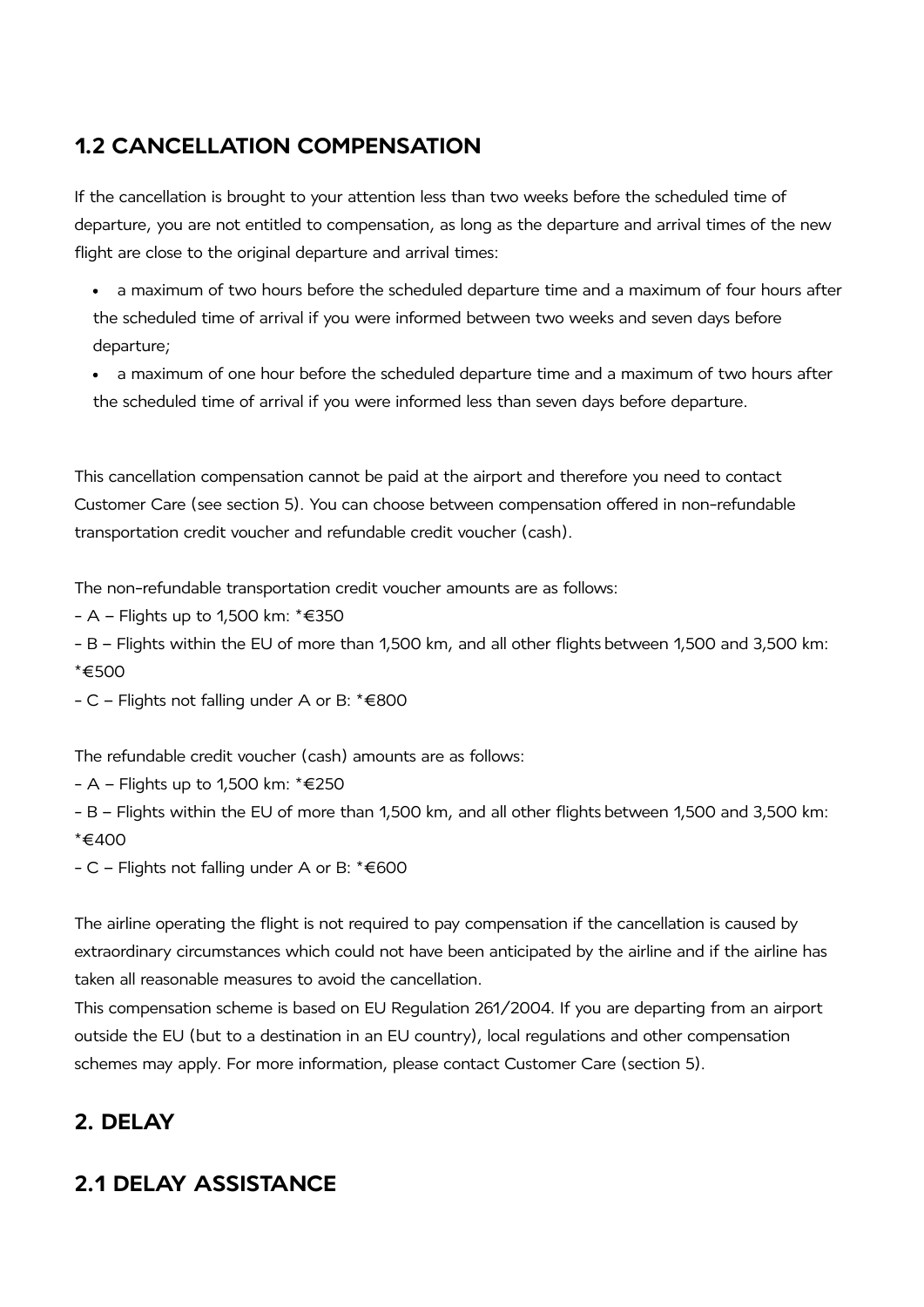The assistance as described in this section is provided in the event that a flight is delayed beyond its scheduled time of departure for 2h or more.

You will be offered free of charge:

- meals and/or refreshments in reasonable relation to the waiting time;
- hotel accommodation in cases where an overnight stay or a stay in addition to that which you  $\bullet$ originally intended becomes necessary (transport included);
- one prepaid phone card or the cost of two telephone calls (limited to 5 minutes each), fax  $\bullet$ messages or e-mails.

If you do not wish to continue with your initial travel plans when there is a delay of at least five hours, you may opt for reimbursement for the part or parts of the journey not made and for the part or parts already made if the flight no longer serves any useful purpose, taking into consideration the original flight plan. You may also opt for a return flight to the first point of departure as noted on the ticket (if applicable).

## **2.2 DELAY COMPENSATION**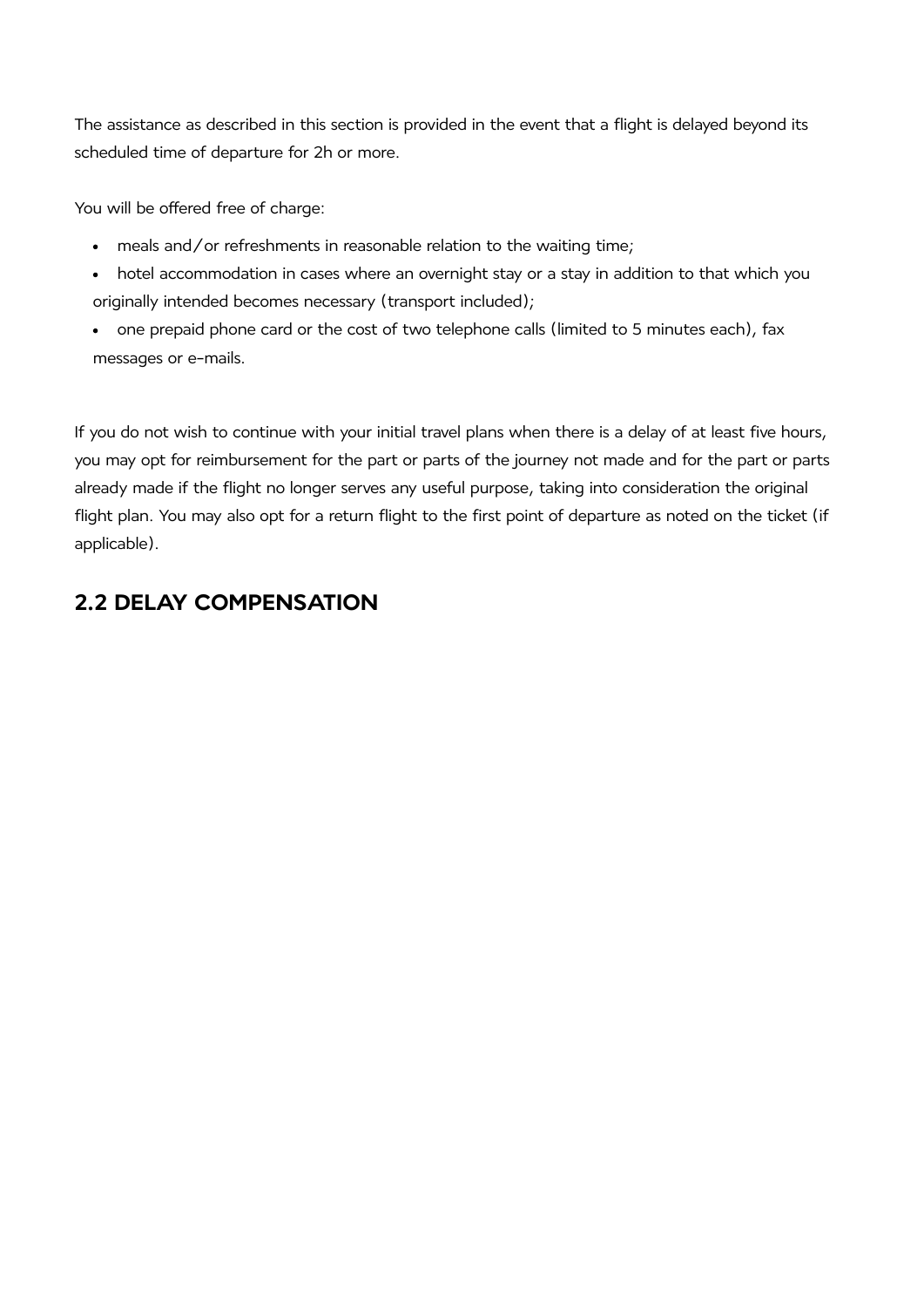If you have been delayed at your final destination for 3 hours or more after the originally scheduled arrival time, you are entitled to compensation, except if the delay is caused by extraordinary circumstances which could not have been anticipated by the airline and if the airline has taken all reasonable measures to avoid the delay.

The compensation cannot be paid at the airport and therefore you need to contact Customer Care (see section 5). You can choose between compensation offered in non-refundable transportation credit voucher and refundable credit voucher (cash).

The non-refundable transportation credit voucher amounts as follows:

- A – Flights up to 1,500 km: \*€350

- B – Flights within the EU of more than 1,500 km, and all other flights between 1,500 and 3,500 km: \*€500

- C – Flights not falling under A or B with a delay beyond 4h: \*€800

Compensation amounts (cash):

- A – Flights up to 1,500 km: \*€250

- B – Flights within the EU of more than 1,500 km, and all other flights between 1,500 and 3,500 km: \*€400

- C – Flights not falling under A or B with a delay beyond 4h: \*€600

This compensation scheme is based on EU Regulation 261/2004. If you are departing from an airport outside the EU (but to a destination in an EU country), local regulations and other compensation schemes may apply. For more information, please contact Customer Care (section 5).

#### **3. DENIED BOARDING CONDITIONS**

In the event of an overbooked flight, the airline will call for volunteers who are prepared to surrender their confirmed reservation in exchange for an agreed compensation in Transportation Credit Vouchers. We will also offer the appropriate assistance as described in section 3.1 below.

If not enough volunteers can be found and you are denied boarding against your will, you are entitled to denied boarding assistance and compensation providing you have met the latest check-in time requirements. You are not entitled to this if there are reasonable grounds to deny boarding, such as reasons of health, safety, security or inadequate travel documentation.

#### **3.1 DENIED BOARDING ASSISTANCE**

You may choose between: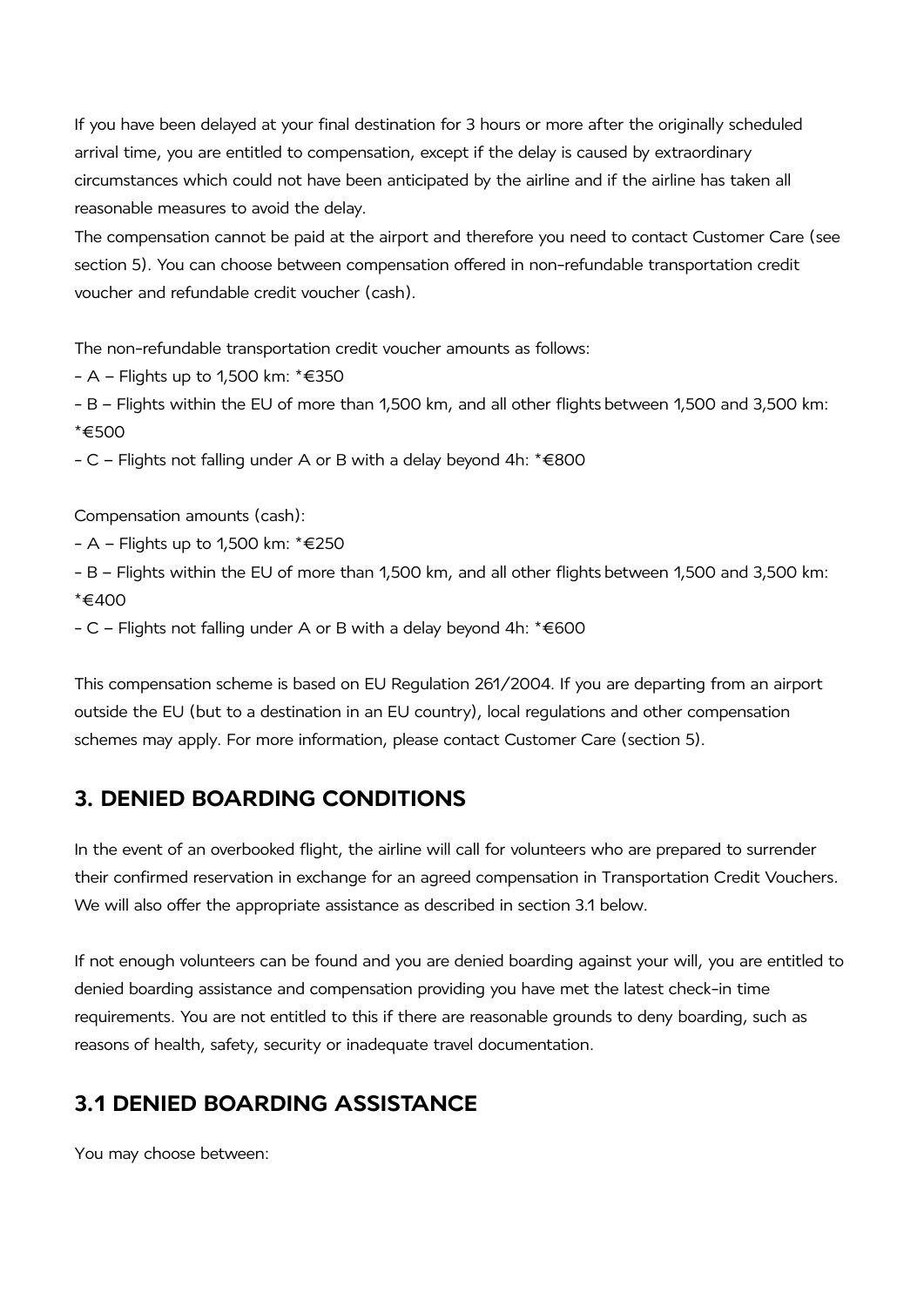- rerouting to your final destination under comparable transport conditions as soon as possible as indicated by the airline, or at a later date at your convenience, subject to the availability of seats; **and**
- reimbursement for the part or parts of your journey that were not made, and for the part or parts  $\bullet$ already made if the flight no longer serves any useful purpose, taking into consideration the original flight plan, and also a return flight to the first point of departure as noted on the ticket (if applicable).

In addition, you will receive free of charge:

- meals and refreshments in reasonable relation to the waiting time;
- hotel accommodation in cases where an overnight stay or a stay in addition to that which you originally intended becomes necessary (transport included)
- $\bullet$ one prepaid phone card or the cost of two telephone calls (limited to 5 minutes each), fax messages or e-mails.

#### **3.2 DENIED BOARDING COMPENSATION**

If you have been denied boarding against your will, compensation will be offered at the airport. You can choose between non-refundable transportation credit voucher and refundable credit voucher (cash).

The non-refundable transportation credit voucher amounts as follows:

- A – Flights up to 1,500 km: \*€350

- B Flights within the EU of more than 1,500 km, and all other flights between 1,500 and 3,500 km: \*€500
- C Flights not falling under A or B: \*€800

Compensation amounts (cash):

- A Flights up to 1,500 km: \*€250
- B Flights within the EU of more than 1,500 km, and all other flights between 1,500 and 3,500 km: \*€400
- C Flights not falling under A or B: \*€600

This compensation scheme is based on EU Regulation 261/2004. If you are departing from an airport outside the EU (but to a destination in an EU country), local regulations and other compensation schemes may apply. For more information, please contact Customer Care (section 5).

#### **4. DOWNGRADING**

If you are involuntarily placed in a lower class than that for which your ticket was purchased, you may request reimbursement of: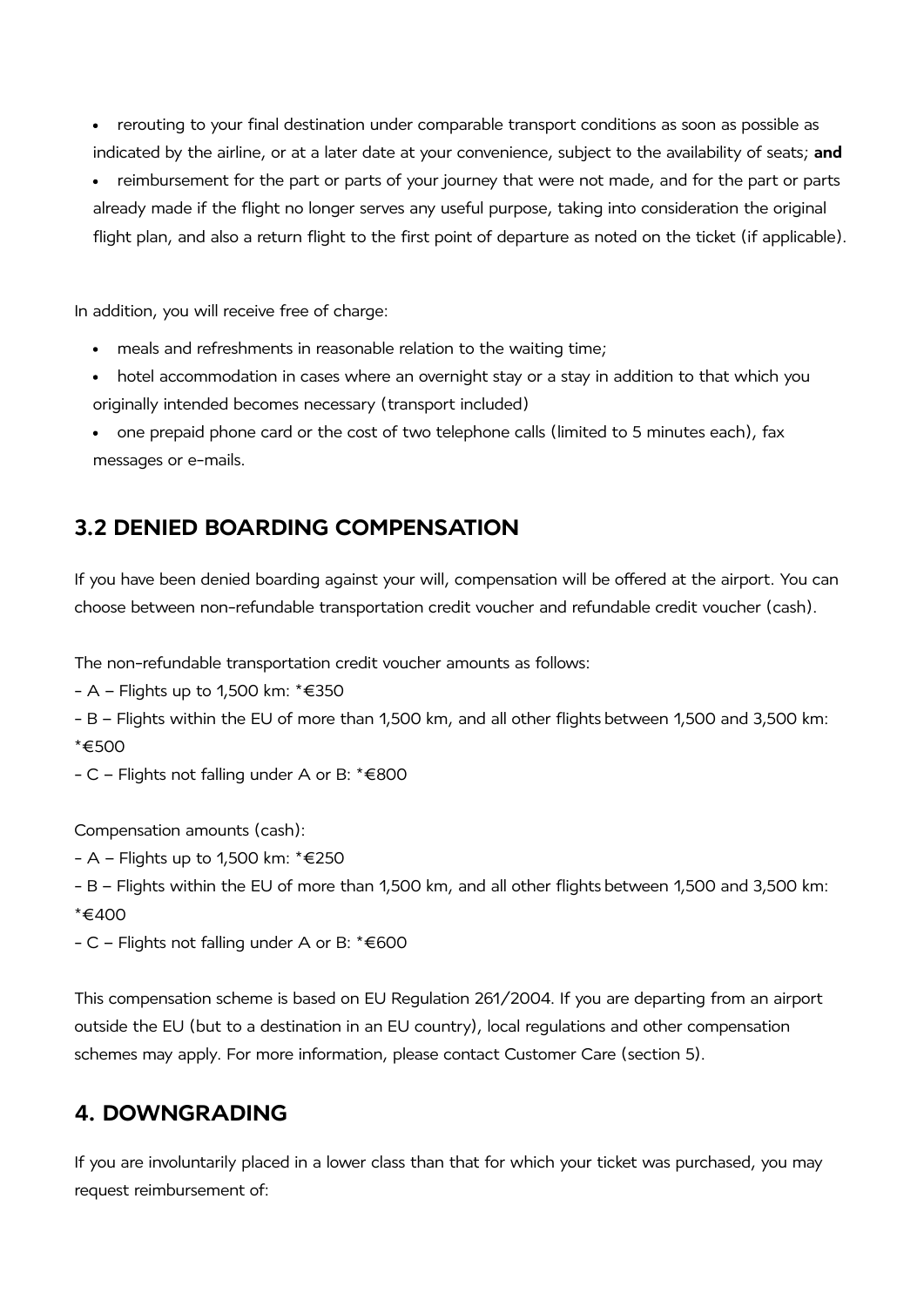- A. 30% of the flight price for all flights of 1500km or, less;
- B. 50% of the flight price for all flights within the EU of more than 1500 km, and all other flights between 1500 and 3500 km;
- C. 75% of the flight price for all flights not falling under A or B.

# **5. REIMBURSEMENT REQUESTS, CANCELLATION AND DELAY COMPENSATION CLAIMS, AND OTHER INQUIRIES**

As described above, if you do not wish to pursue your initial travel plans because:

- your flight is canceled, or,
- your flight is delayed for at least 5 hours, or,
- you have been denied boarding against your will.

You may request reimbursement for the part or parts of the journey you have not made and for the part or parts already made if the flight no longer serves any useful purpose, taking into consideration your original flight plan.

All requests for reimbursement and compensation must be addressed to the carrier that actually operated the flight or was supposed to operate the flight.

If you wish to get in touch with Air France/KLM regarding a reimbursement request, a compensation claim or with any other inquiry, please contact the local Air France/KLM Customer Care office, preferably by e-mail. Contact details can be found at www.airfrance.com [\(http://www.airfrance.com\)](http://www.airfrance.com/) or www.klm.com [\(http://www.klm.com\).](http://www.klm.com/)

#### **6. NATIONAL DESIGNATED BODIES**

Each Member State of the European Union has designated a body responsible for the implementation of the rules of assistance and compensation enacted for the irregularities mentioned in this brochure. Information on these bodies is available on the below website:

https://transport.ec.europa.eu/index\_en [\(https://transport.ec.europa.eu/index\\_en\)](https://transport.ec.europa.eu/index_en)

If you would like to submit a claim and receive compensation for an irregularity without having to pay processing fees to a third party, the European Commission advises passengers to contact the carrier directly without going through a designated complaint center. (Contact details are available on the website of the airline operating the flight).